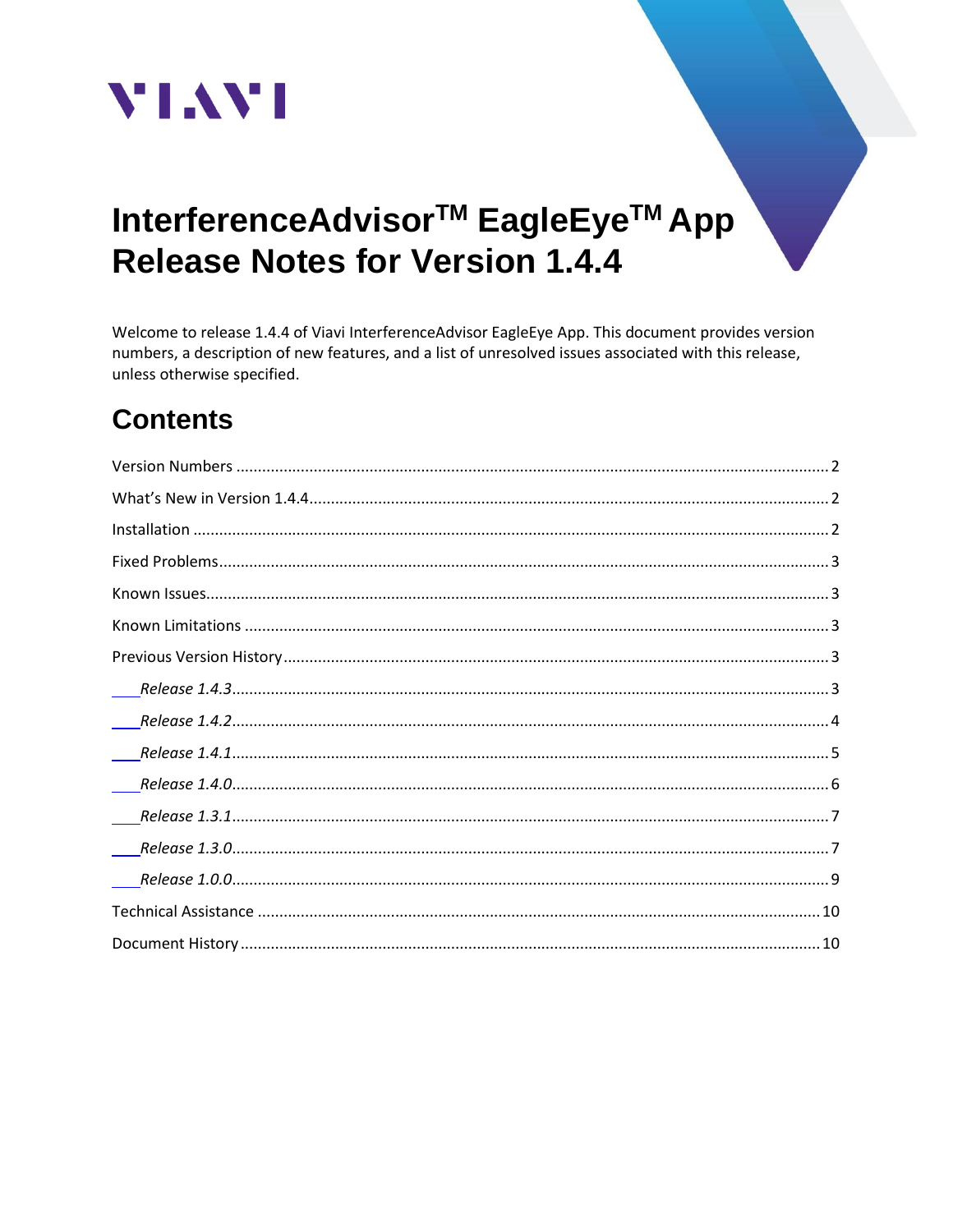# <span id="page-1-0"></span>**Version Numbers**

The following table lists the versions of related VIAVI hardware and/or software that can be used in conjunction with this release for InterferenceAdvisor EagleEye App.

### **Software Application Version Configuration**

| apiprve<br>--0 |  |
|----------------|--|
|                |  |

### **Compatible CellAdvisor Firmware Version**

<span id="page-1-1"></span>JD780A, JD780B, or JD740B series | 3.100.032 or higher

## **What's New in Version 1.4.4**

**None** 

## <span id="page-1-2"></span>**Installation**

- Online update is enabled with the following procedures:
	- o Run the EagleEye app.
	- o Go to **Settings**.
	- o Tap **About EagleEye**.
	- o Tap the **SOFTWARE UPDATE** button.

### **System requirement**

- Android tablet (Samsung Galaxy Tab S2 9.7", S3 9.7" or S4 10.5", Android version 8.0 or higher) with the EagleEye app installed
- CellAdvisor JD780A, JD780B, or JD740B series (3.090.032 or higher) with the following options installed:
	- o Option #011 Interference Analyzer (required)
	- $\circ$  Option #010 GPS receiver and antenna (optional but required for gated sweep mode)
	- o Option #016 Wi-Fi connectivity (optional for USB communication but required for Wi-Fi communication)
	- o Option #180 InterferenceAdvisor Mobile Basic (required)
- Omni antenna
- Wi-Fi connection via Access Point (AP)
- USBTMC connection via a Standard USB type A to type B cable and Micro USB Host OTG cable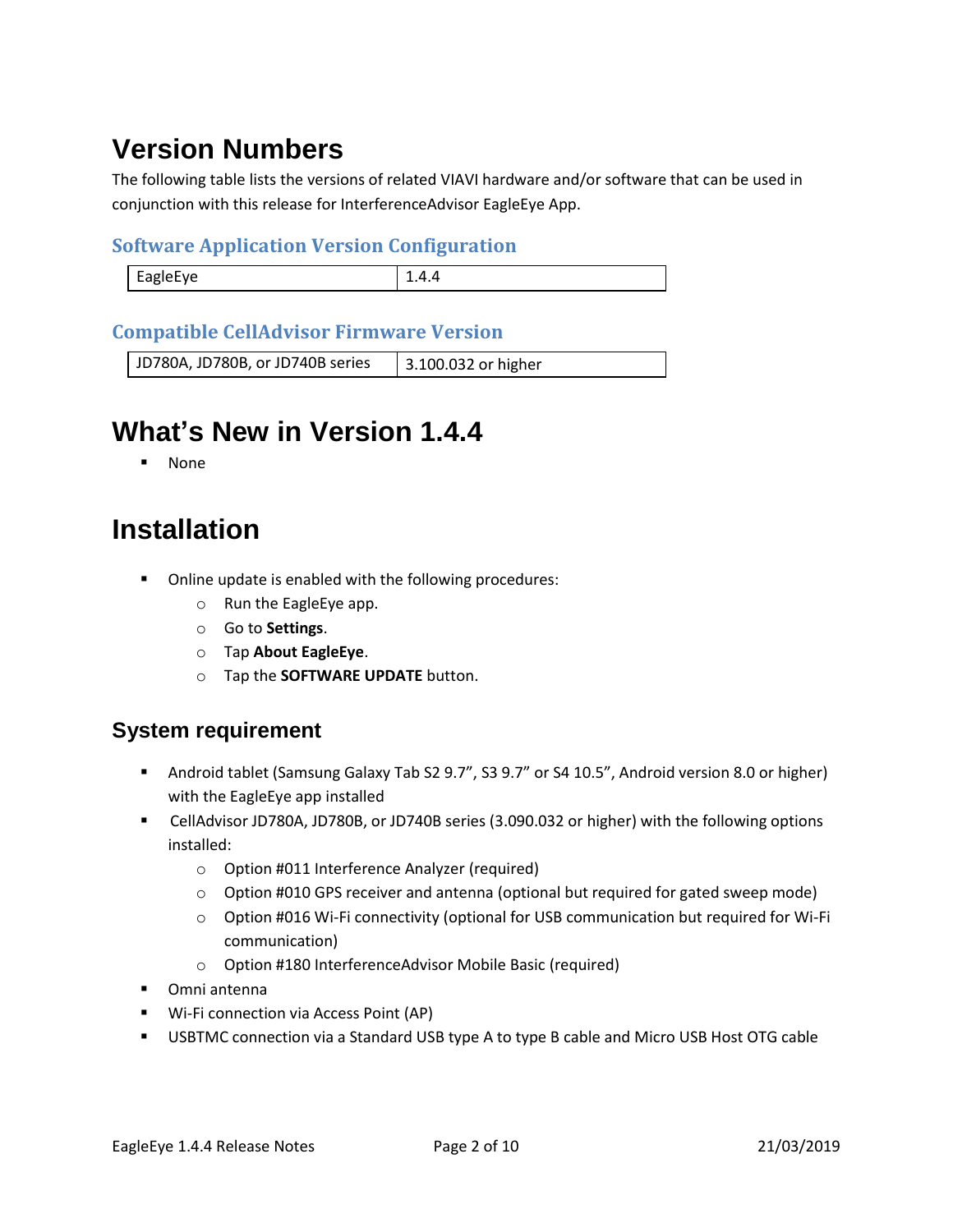## <span id="page-2-0"></span>**Fixed Problems**

■ Could not update software to version 1.4.3 in EagleEye

## <span id="page-2-1"></span>**Known Issues**

▪ None

# <span id="page-2-2"></span>**Known Limitations**

▪ None

## <span id="page-2-3"></span>**Previous Version History**

This section provides history of previous software versions.

### <span id="page-2-4"></span>*Release 1.4.3*

## **Version Numbers**

The following table lists the versions of related VIAVI hardware and/or software that can be used in conjunction with this release for InterferenceAdvisor EagleEye App.

#### **Software Application Version Configuration**

| EagleEye |  |
|----------|--|
|          |  |

#### **Compatible CellAdvisor Firmware Version**

JD780A, JD780B, or JD740B series | 3.100.032 or higher

## **What's New in Version 1.4.3**

▪ Support of new display resolution (2560 x 1600 pixels) of Samsung Galaxy Tab S4

## **Fixed Problems**

■ After creating a report file, could not open the saved file in .pdf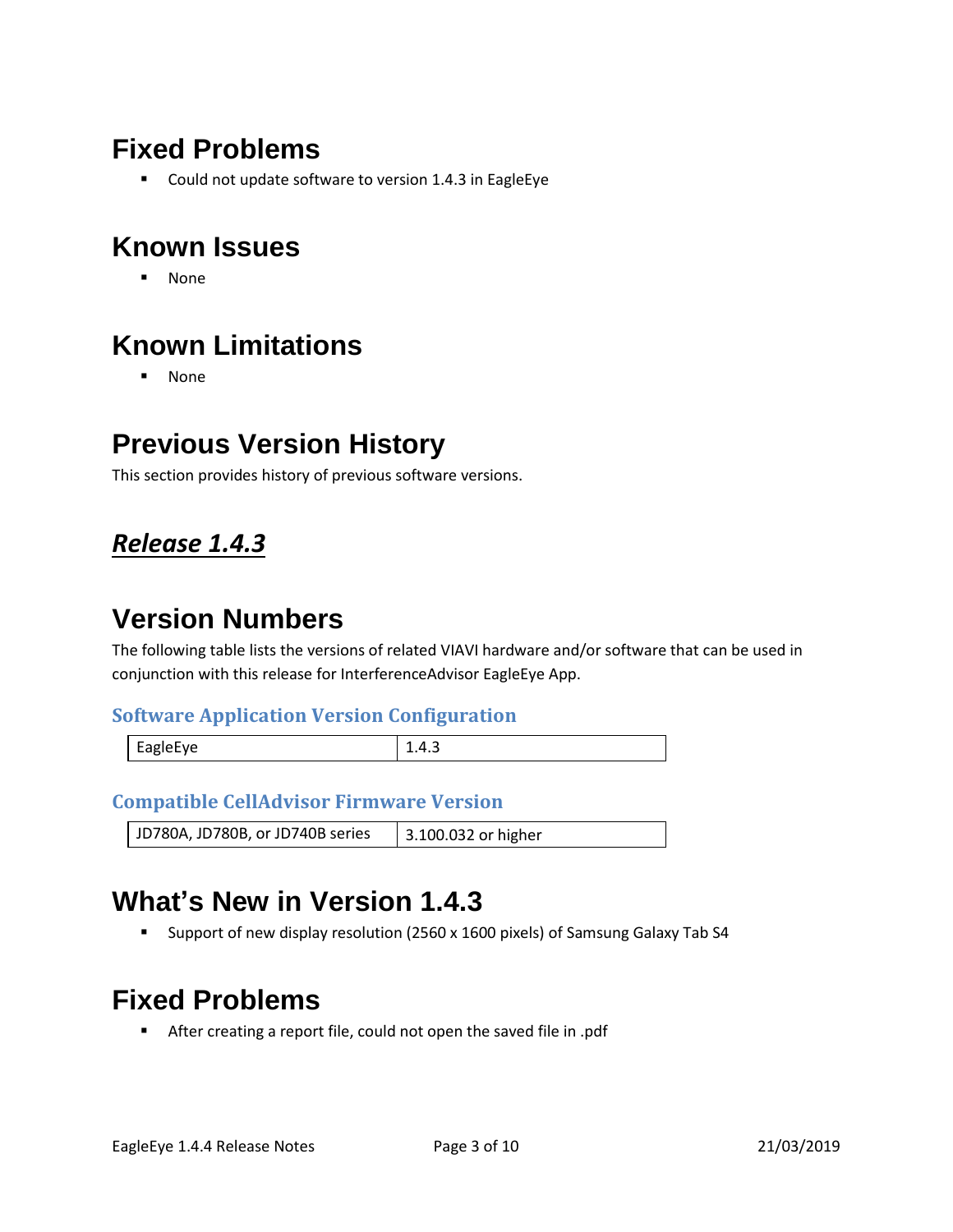## **Known Issues**

▪ None

## **Known Limitations**

▪ None

### <span id="page-3-0"></span>*Release 1.4.2*

### **Version Numbers**

The following table lists the versions of related VIAVI hardware and/or software that can be used in conjunction with this release for InterferenceAdvisor EagleEye App.

#### **Software Application Version Configuration**

| Eag<br>. . |  |
|------------|--|
|            |  |

### **Compatible CellAdvisor Firmware Version**

| JD780A, JD780B, or JD740B series | 3.090.032 or higher |
|----------------------------------|---------------------|

## **What's New in Version 1.4.2**

▪ None

### **Problems**

- Crash on the spectrum view inside the replay mode
- License validation error on a registered tablet

## **Known Issues Fixed**

▪ None

# **Known Limitations**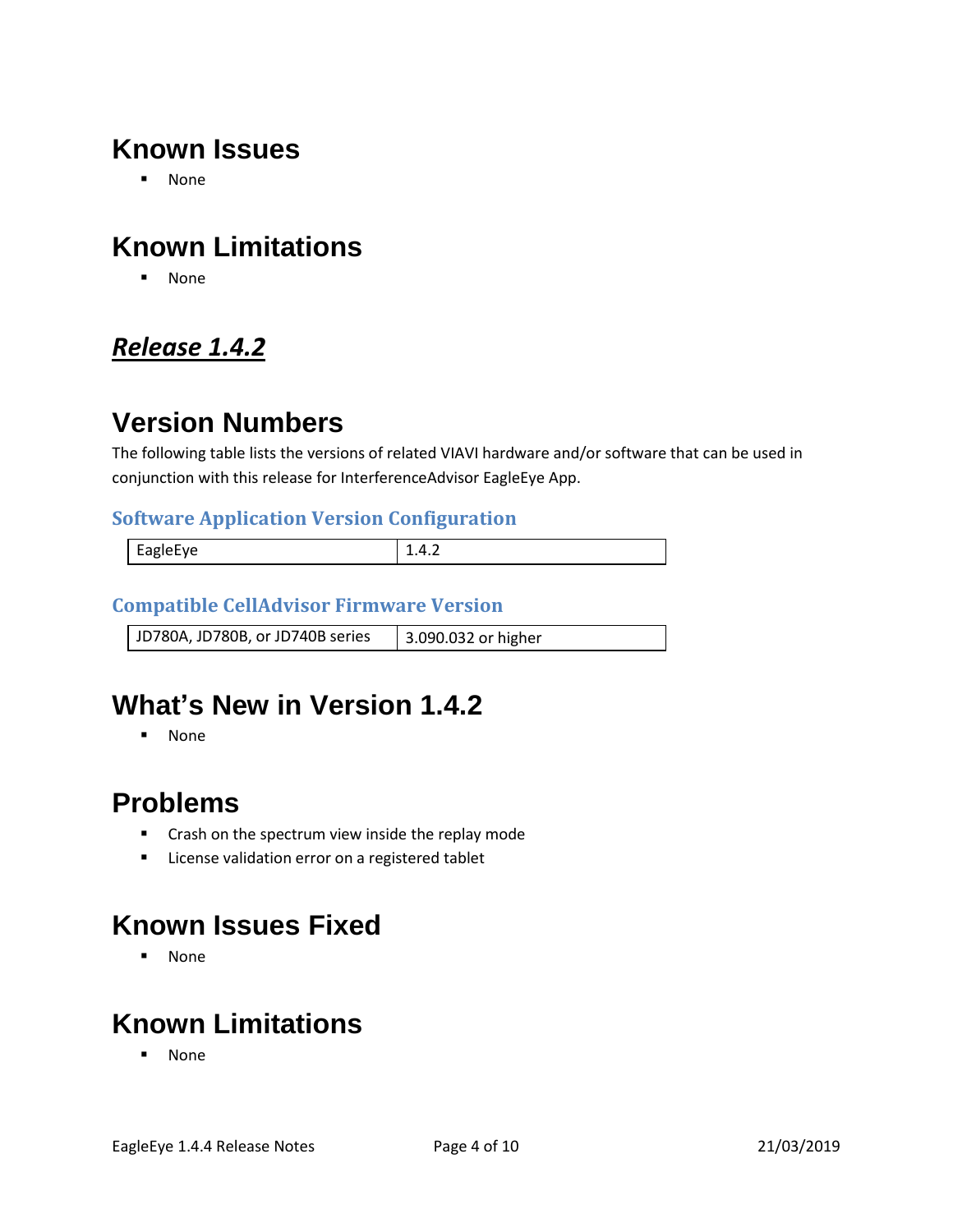### <span id="page-4-0"></span>*Release 1.4.1*

# **Version Numbers**

The following table lists the versions of related VIAVI hardware and/or software that can be used in conjunction with this release for InterferenceAdvisor EagleEye App.

#### **Software Application Version Configuration**

| <b>FARIAFVA</b> | ---- |
|-----------------|------|

#### **Compatible CellAdvisor Firmware Version**

JD780A, JD780B, or JD740B series | 3.090.032 or higher

### **What's New in Version 1.4.1**

**■** Timestamp added to the breadcrumb details in the Map view and the History

### **Fixed Problems**

- Offline Map Downloader
	- o Improved to load the world map when going to the offline map downloader
	- o Changed to go to my location when the 'my location' icon is tapped once
	- $\circ$  Changed to load a map area initially based on the current location for a first-time user
- For users in China only Fixed the GPS lock problem with OpenStreetMap. It requires the language setting set to Chinese to have the GPS work properly.

## **Known Issues**

▪ None

## **Known Limitations**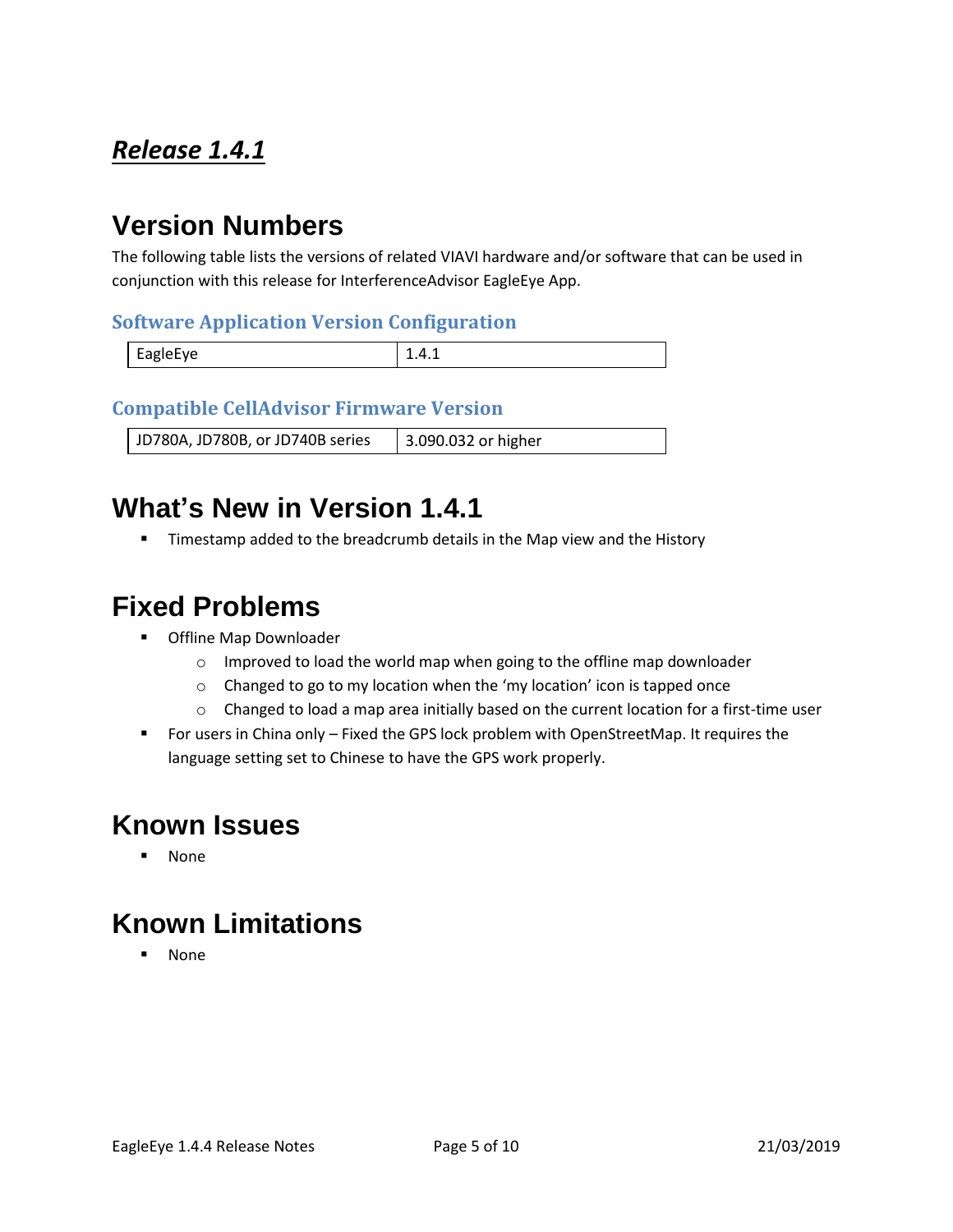### <span id="page-5-0"></span>*Release 1.4.0*

# **Version Numbers**

The following table lists the versions of related VIAVI hardware and/or software that can be used in conjunction with this release for InterferenceAdvisor EagleEye App.

#### **Software Application Version Configuration**

| EagleEye | 1.T.V |
|----------|-------|

#### **Compatible CellAdvisor Firmware Version**

JD780A, JD780B, or JD740B series | 3.090.032 or higher

### **What's New in Version 1.4.0**

- New enhancement release of software application with the following features:
	- o Supportability of OpenStreetMap and offline maps
	- o Autosave of trace data and screenshots
	- o Display of warning message at the start of the EagleEye app
	- o Software update without connecting to a CellAdvisor
	- o Addition of the spectrum 'Hold' button to pause/resume the trace update
	- o Touch screen lock when driving
	- o Language in Chinese

### **Fixed Problems**

▪ None

### **Known Issues**

▪ None

## **Known Limitations**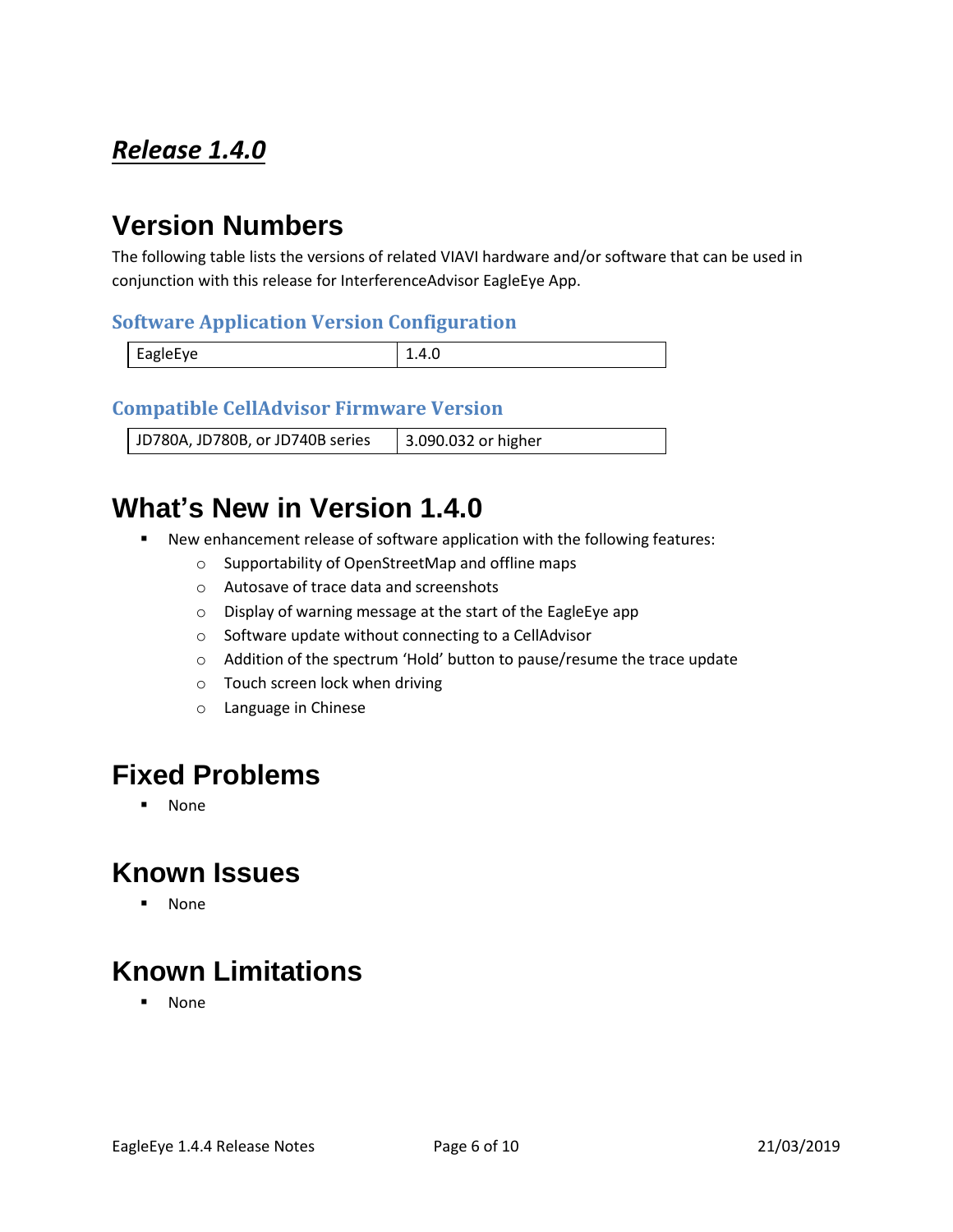### <span id="page-6-0"></span>*Release 1.3.1*

### **Version Numbers**

The following table lists the versions of related VIAVI hardware and/or software that can be used in conjunction with this release for InterferenceAdvisor EagleEye App.

### **Software Application Version Configuration**

|          | - |
|----------|---|
| EagleEye |   |

### **Compatible CellAdvisor Firmware Version**

| JD780A, JD780B, or JD740B series | 3.065.447, 3.066.047, 3.070.041 |
|----------------------------------|---------------------------------|
|                                  | and later                       |

### **What's New in Version 1.3.1**

- New enhancement release of software application with the following features:
	- o If there is no server response, users can still use the EagleEye app without closing it.

## **Fixed Problems**

▪ None

## **Known Issues**

▪ None

## **Known Limitations**

▪ None

### <span id="page-6-1"></span>*Release 1.3.0*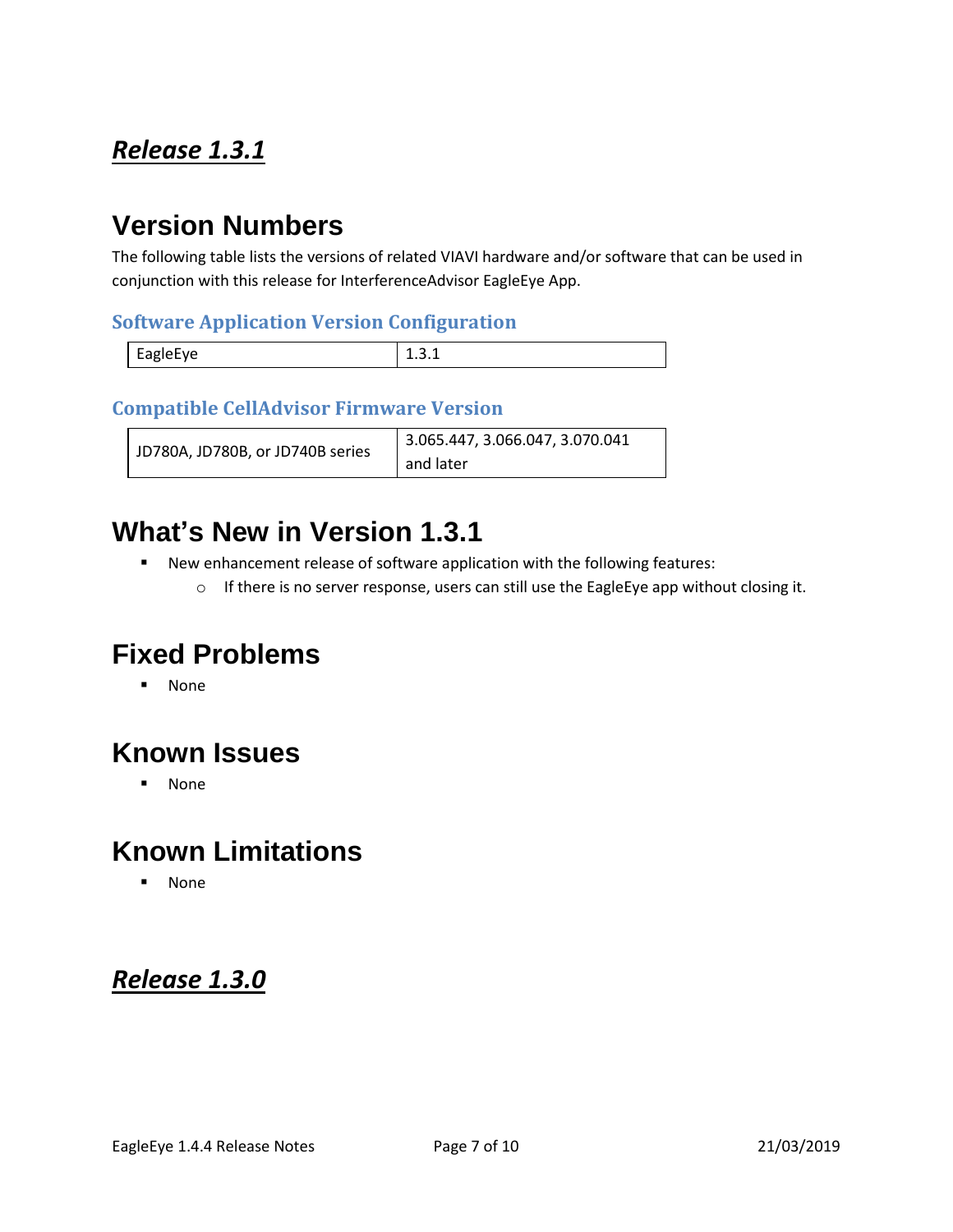# **Version Numbers**

The following table lists the versions of related VIAVI hardware and/or software that can be used in conjunction with this release for InterferenceAdvisor EagleEye App.

### **Software Application Version Configuration**

| <b>FagleFve</b><br>. |  |
|----------------------|--|
|                      |  |

### **Compatible CellAdvisor Firmware Version**

```
JD780A, JD780B, or JD740B series
                         3.065.447, 3.066.047, 3.070.041 
                         and later
```
## **What's New in Version 1.3.0**

- New enhancement release of software application with the following features:
	- o Mini spectrogram on the map view (real time)
	- o Enable a marker to easily set and move to a designated frequency
	- $\circ$  Sensitivity mode to support a quick move to an optimized mode based on pre-defined settings (shortcut)
	- o Sweep mode control between Fast and Normal
	- o Enable tracking settings
	- $\circ$  Enable peak power bandwidth setting so that users can set peak power bandwidth to be included on location estimation within the span
	- o Enable a voice prompt repeatedly after the first estimation
	- o Add a hide and show menu
	- o Add s shortcut to show satellite view
	- o Alarm sound control for spectrum limit alarm and/or map view alarm
	- o Improve usability to quickly access and/or change configurations.
	- o Spectrum information display (RBW, Atten, Preamp)
	- $\circ$  Add channel power bandwidth setting values on the spectrum display (Mini spectrum, Spectrum, Spectrum Control)
	- o Match the color set in a map view and a history view
	- o USBTMC communication
	- o Support gated sweep setting for TDD interference hunting
	- o License activation control
	- o Logging with power history graph

## **Fixed Problems**

**None**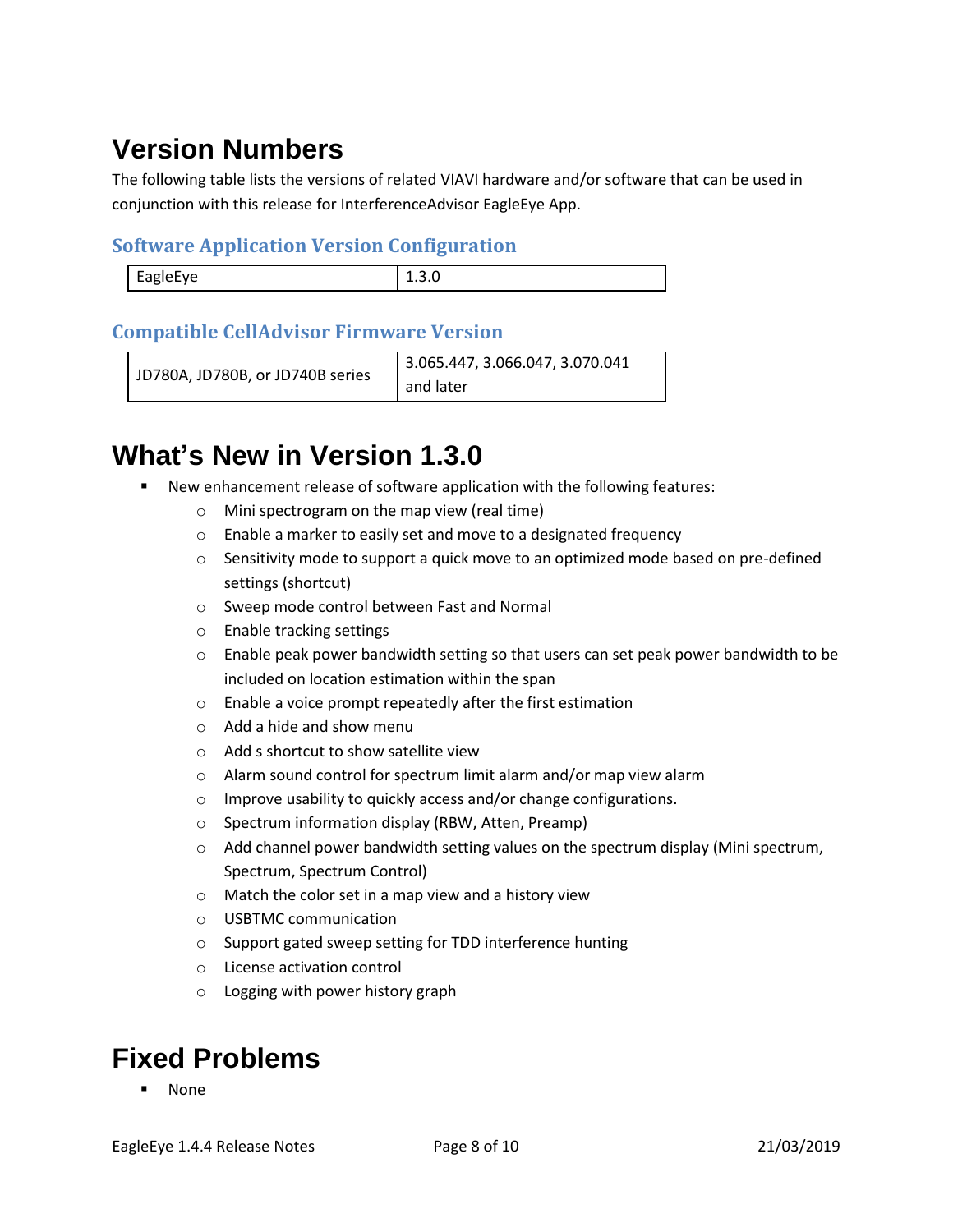## **Known Issues**

▪ None

## **Known Limitations**

▪ None

### <span id="page-8-0"></span>*Release 1.0.0*

### **Version Numbers**

The following table lists the versions of related VIAVI hardware and/or software that can be used in conjunction with this release for InterferenceAdvisor EagleEye App.

#### **Software Application Version Configuration**

| EagleEye | -.v.v |
|----------|-------|
|          |       |

### **Compatible CellAdvisor Firmware Version**

JD780A, JD780B, or JD740B series  $\parallel$  3.061.xxx and later

## **What's New in Version 1.0.0**

- First release of software application with the following features:
	- o Visualize received signal strength on the roads
	- o Indicate suspected area of interference onto map
	- o Directions and navigations
	- o Spectrum control and display

### **Fixed Problems**

▪ None

## **Known Issues**